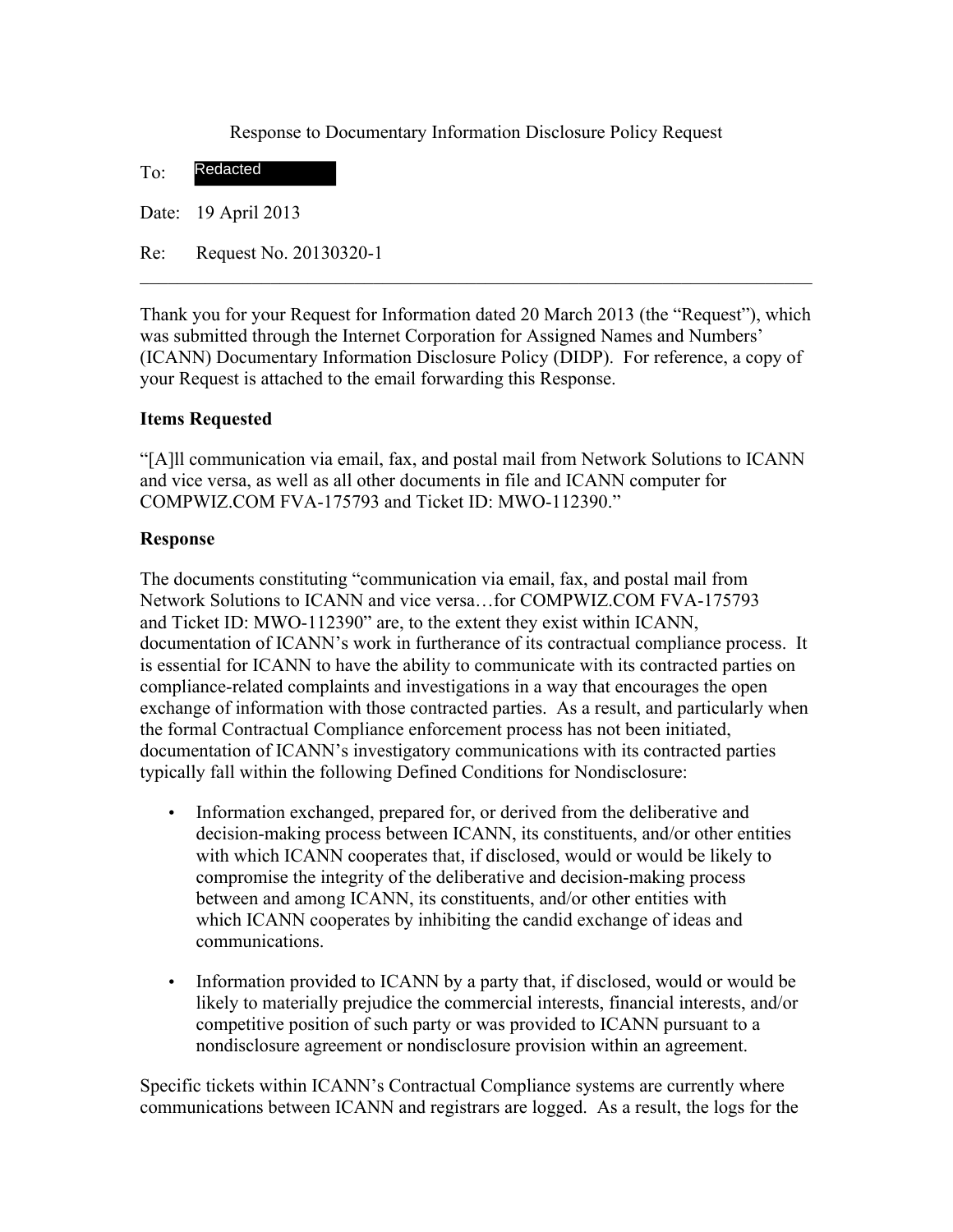tickets referenced in your Request (including the communications between ICANN and the registrar named in your Request) are not appropriate for disclosure through the DIDP. To the extent that documented communication about the tickets referenced in your Request occurred outside of the ticketing system between ICANN and the referenced registrar, those off-ticket communications are also subject to the same Defined Conditions for Nondisclosure.

As a result of its investigation relating to the tickets referenced in your Request, ICANN received documents from registrar Network Solutions that were purportedly sent to you regarding the domain name COMPWIZ.COM. Because these are documents that have already been provided to you separately, these are not an appropriate subject of a DIDP request.

With respect to the request for "other documents in file and ICANN computer for COMPWIZ.COM FVA-175793 and Ticket ID: MWO-112390", this Request is likely seeking either documents that you sent to/received from ICANN (and are therefore already in your possession) or ICANN's internal communications. ICANN's internal communications are also subject to Defined Conditions for Nondisclosure, including:

- Internal information that, if disclosed, would or would be likely to compromise the integrity of ICANN's deliberative and decision-making process by inhibiting the candid exchange of ideas and communications, including internal documents, memoranda, and other similar communications to or from ICANN Directors, ICANN Directors' Advisors, ICANN staff, ICANN consultants, ICANN contractors, and ICANN agents.
- Information exchanged, prepared for, or derived from the deliberative and decision-making process between ICANN, its constituents, and/or other entities with which ICANN cooperates that, if disclosed, would or would be likely to compromise the integrity of the deliberative and decision-making process between and among ICANN, its constituents, and/or other entities with which ICANN cooperates by inhibiting the candid exchange of ideas and communications.
- Confidential business information and/or internal policies and procedures.
- Information subject to the attorney– client, attorney work product privilege, or any other applicable privilege, or disclosure of which might prejudice any internal, governmental, or legal investigation.
- Drafts of all correspondence, reports, documents, agreements, contracts, emails, or any other forms of communication.

In general, ICANN's deliberative process in addressing complaints and proceeding through the Contractual Compliance enforcement stages on specific tickets is not appropriate for public disclosure for the same reason that ICANN does not release communications between ICANN and the contracted parties on specific tickets. It is essential for ICANN to have the ability to conduct its compliance-related investigations